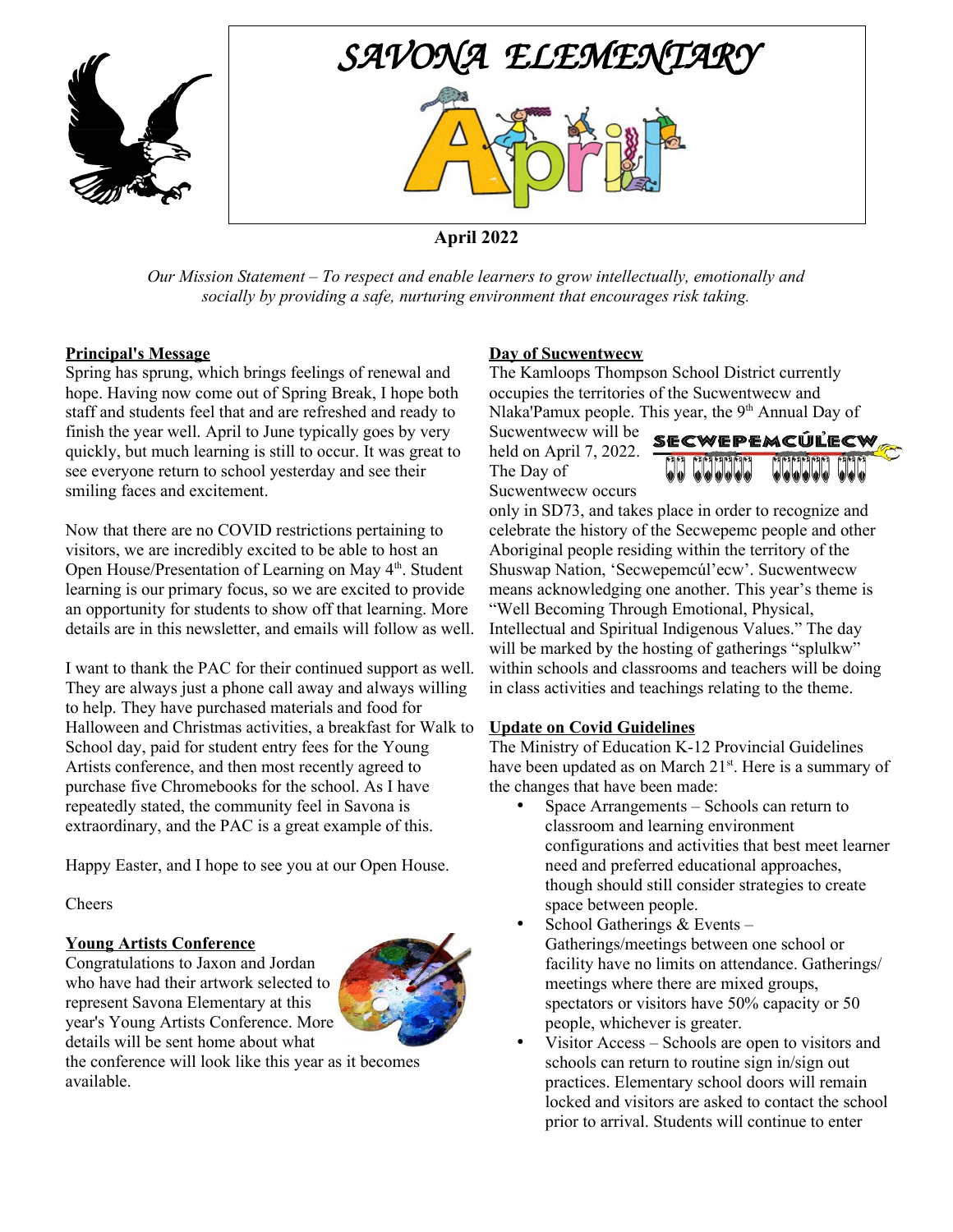and exit through classroom doors to avoid crowding.

- Personal Protective Equipment The decision to wear a mask or face covering is a personal choice.
- Masks & International Travel Requirements currently include that adults and children aged 5 and older who have traveled internationally must wear a well-constructed and well-fitting mask in indoor and outdoor public spaces, including schools, for the first 14 days after entry. This means wearing a mask at school is not a personal choice for those who have traveled internationally for 14 days after entry.

#### **Young Authors' Conference**

The Young Authors' Conference offers creative writing workshops to students in grades 4-12. This year, the conference will be a hybrid format. There will be one day of online workshops on May  $5<sup>th</sup>$  and a one day in-person conference at TRU on May 6th. Teachers will be registering their classes for online workshops. If your child is interested in attending the in-person conference, please have them talk to their teacher for a copy of the manuscript criteria. Manuscript submissions are due by Monday, April  $11<sup>th</sup>$ . If your child has been chosen to attend, more information about the conference at TRU will be sent home.

### <u> Parent Engagement Session – "Your Child and the</u> **New Competency Based IEP"**

**When: Monday, April 11th, 2022, 6:00pm – 7:00pm Your Child and the New Competency Based IEP... Coming Soon**

Presented by Pam Gurney, District Coordinator - Inclusive Education Services

Does your child have an Inclusive Education Plan (IEP)? If so, then this session is for you! School District No.73 is rolling out competency-based IEPs in September 2022. Learn how competency-based IEPs are similar and yet different from the current IEP being used. You will also learn more about how you, the parent/guardian, will be a significant stakeholder in the development of the new competency-based IEP process.

Register for this live Zoom Event at:

[https://forms.sd73.bc.ca/Parent-Engagement/2021-2022/Yo](https://forms.sd73.bc.ca/Parent-Engagement/2021-2022/Your-Child-and-the-New-Competency-Based-IEP-April) [ur-Child-and-the-New-Competency-Based-IEP-April](https://forms.sd73.bc.ca/Parent-Engagement/2021-2022/Your-Child-and-the-New-Competency-Based-IEP-April).

### **Point of Progress – Open House**

We are excited to be able to host an Open House at Savona Elementary for the first time in 2 years! Our Open House will take place on Wednesday, May  $4<sup>th</sup>$  between 3:00 – 4:30 pm. This will be our  $4<sup>th</sup>$  point of progress for students with the last one being their final report card in



June. Teachers will have their classrooms open to you and students are excited to share the work they've done. We will have coffee, tea and snacks available as well. We hope that you are able to join us!

#### **Tick Season**

The ticks are back and hanging out in local bushes and tall grasses. Below are some suggestions to follow on how to avoid you and your child being bitten by a tick:

- 1. Walk on cleared trails wherever possible when walking in tall grass or woods.
- 2. Wear light colored clothing, tuck your top into your pants and tuck your pants into your boots or socks.
- 3. Use an insect repellent containing DEET on your clothes and on all uncovered skin. Reapply it as directed on the container.
- 4. Check clothing and scalp when leaving an area where ticks may live. Check in folds of skin. Have someone help you check young children.
- 5. Regularly check household pets which go into tall grass and wooded areas.

For more information on ticks and how to remove them, please go to:

<https://www.healthlinkbc.ca/health-topics/tick-bites>

#### **Practicum Students in Mrs. Regan's and Mrs. Walker's Classes**

We are pleased to welcome 4 practicum students to our school from April 19<sup>th</sup> until April 29<sup>th</sup>. Jessica Merrikin and Jennifer Murray will doing their practicum with Mrs. Walker's class while Terry Rickett and Carly Sutherland will be doing their practicum with Mrs. Regan's class. We look forward to helping them learn in our classrooms.